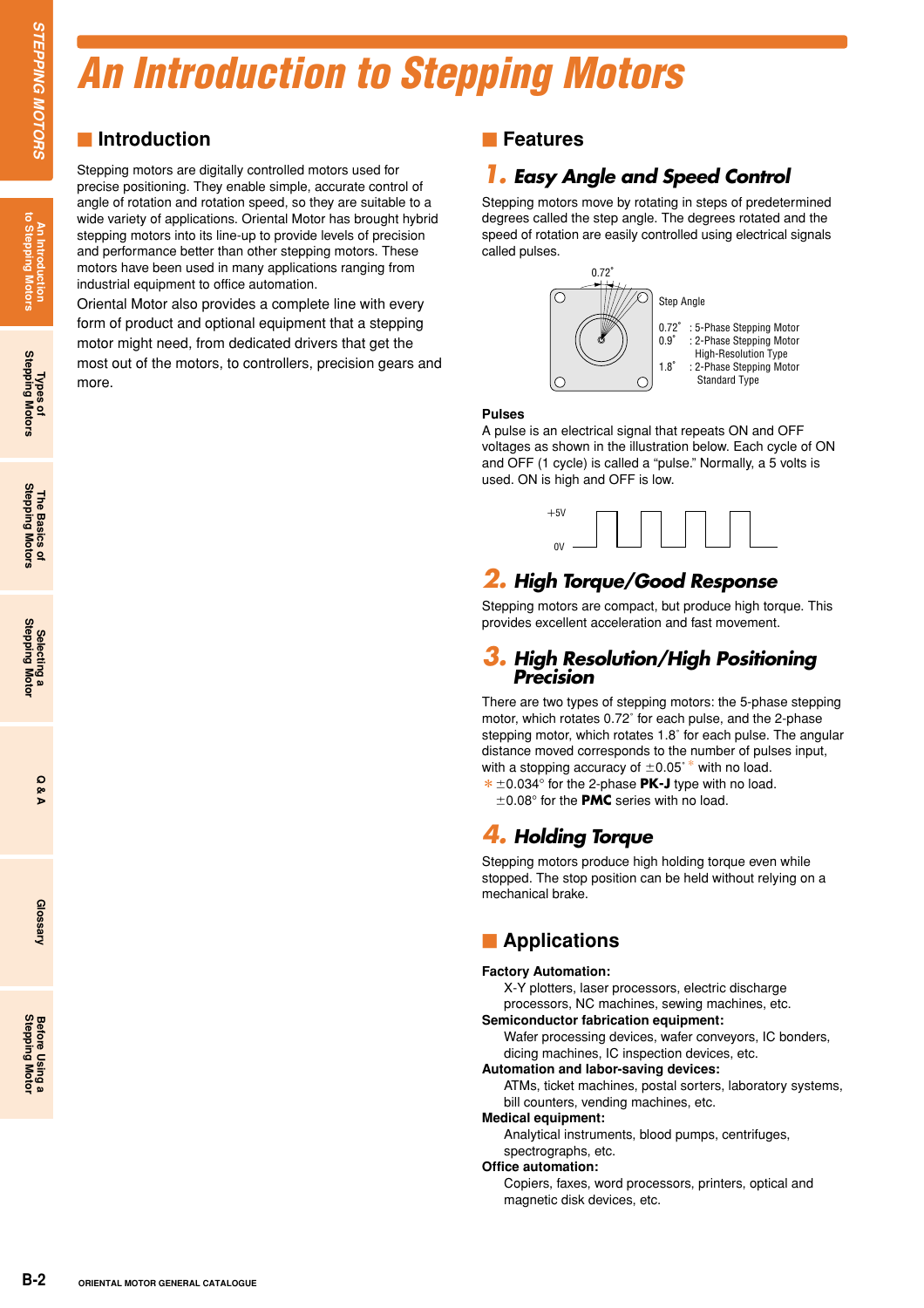### **Lacking Stepping Motors**

Stepping motors rotate according to the number of pulse signals, so speed of rotation can be controlled by the speed (frequency) of the pulse signal.

## **ORIGINAL MOTOR MOTOR MOTOR SCIENCISE**<br>
THE SUCH CATALOGUE OF CATALOGUE CATALOGUE CATALOGUE CATALOGUE CATALOGUE CATALOGUE CATALOGUE CATALOGUE CATALOGUE CATALOGUE CATALOGUE CATALOGUE CATALOGUE CATALOGUE CATALOGUE CATALOGUE **Degrees rotated** - 1pulse - $(1)0.72$ <sup>°</sup>  $\boxed{\Box}$  2pulses  $\boxed{\Box}$  (2) 1.44<sup>°</sup>  $(3)$  500 pulses  $||||$   $||$   $||$   $||$   $||$   $||$   $(3)$  360 $^{\circ}$ **5-Phase Stepping Motor Speed of rotation**  $(D)$  500 Hz <u>nununun</u> 60r/min 2000Hz 240r/min 5000Hz 600r/min **5-Phase Stepping Motor**

A specialized driver circuit is needed to run the stepping motor. Oriental Motor's drivers are designed for easy connection.

### *1. Drivers*

Drivers are circuits that drive the stepping motor. They supply the optimum current for the number of motor phases.

### *2. Controller (Oscillators)*

Controllers are circuits that control the stepping motor's angular distance of rotation and rotation speed. They create pulse signals according to settings.



### **E** Stepping Motor and Driver Packages

To get the most performance out of stepping motors, the best combination of motor and driver are joined in a package. They eliminate cumbersome initialization setups like adjusting the motor's operating current.



### *STEPPING<u>STEPPING</u> MOTORS MOTORS*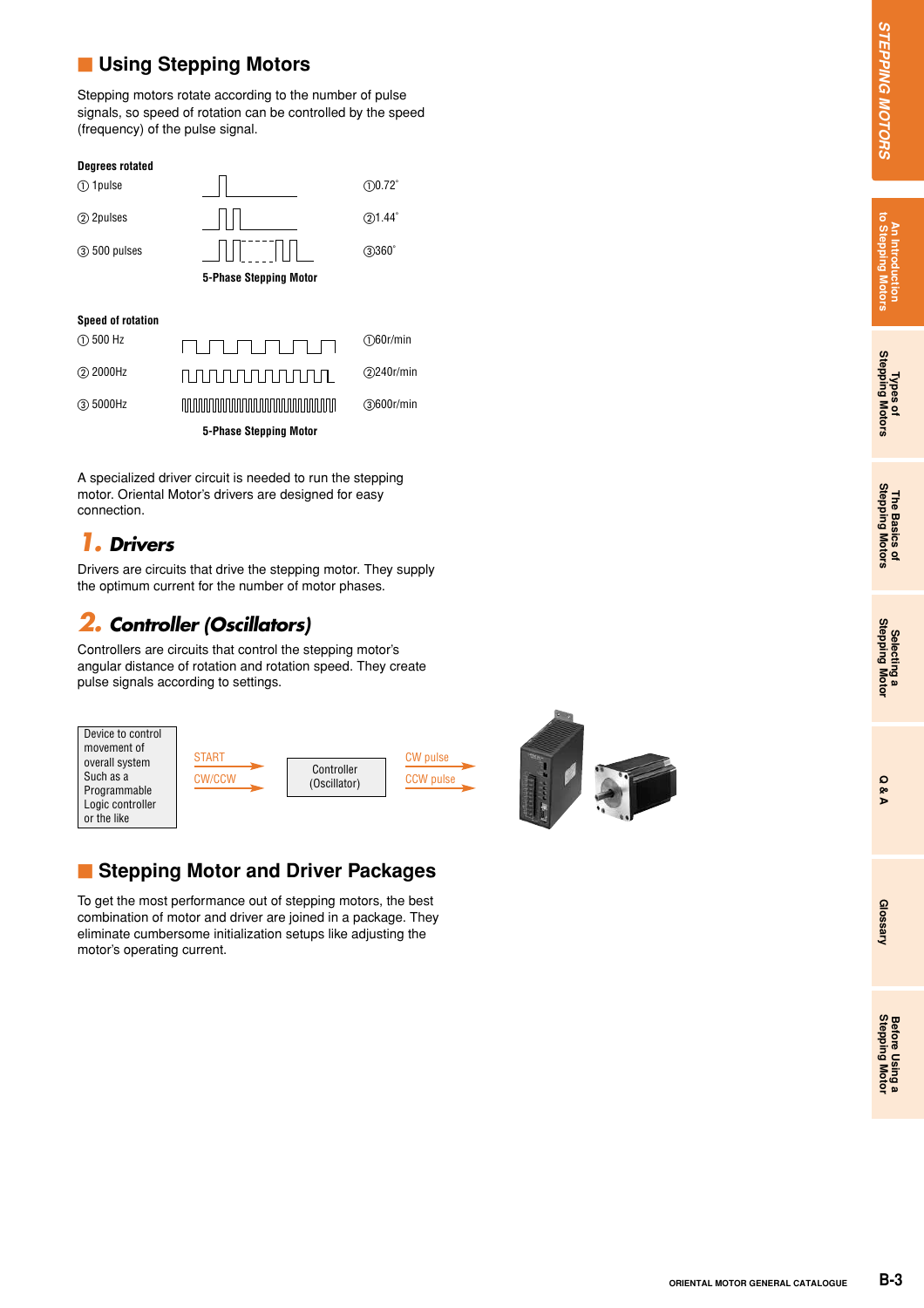### *Types of Stepping Motor and Driver Packages*

**These stepping motor and driver packages deliver optimally matched motors and drivers in sets in order to fully realize the performance potential of the stepping motor. This lineup has a wealth of choices, including AC input and DC input and two-phase and five-phase operation. They can be used without adjustment.**



**An Introduction to Stepping Motors**

**Glossary**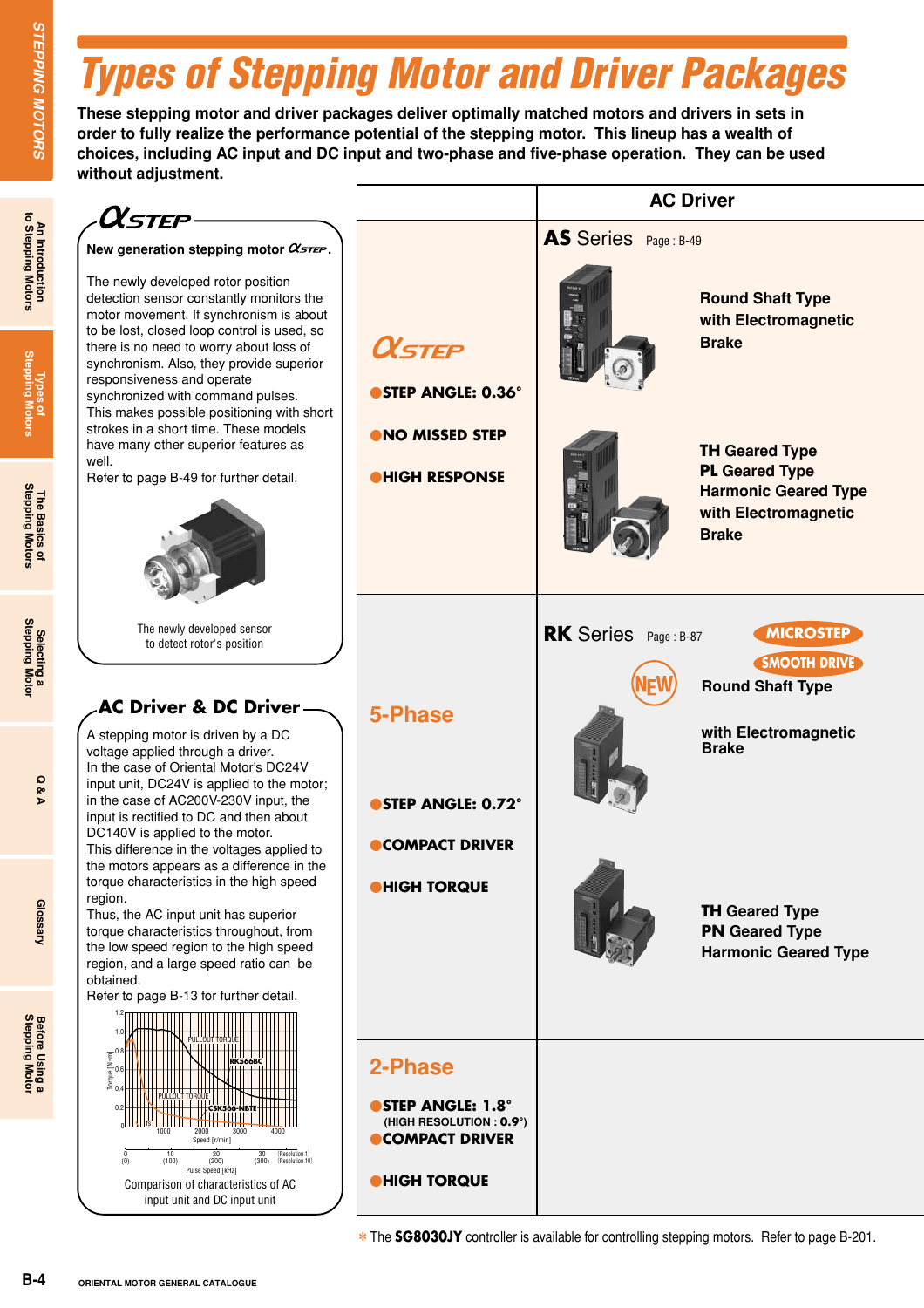|                                 | <b>DC Driver</b>                                                                                      | <b>Geared Type</b>                                                                                                                                                                                                                                                                                                                     |                                       |
|---------------------------------|-------------------------------------------------------------------------------------------------------|----------------------------------------------------------------------------------------------------------------------------------------------------------------------------------------------------------------------------------------------------------------------------------------------------------------------------------------|---------------------------------------|
| ASC Series Page: B-49           |                                                                                                       | If vibration at low speeds is an issue, please consider<br>the geared types. Not only does changing gears<br>increase torque, but also these models improve starting<br>and stopping responsiveness.<br>Refer to page B-18 for further detail.                                                                                         | An Introduction<br>to Stepping Motors |
|                                 | <b>Round Shaft Type</b><br><b>TH Geared Type</b>                                                      | Harmonic Geared Type (B-20)<br>By using the elastic characteristics of metals for speed<br>reduction, the impact of pitch errors on the rotation<br>accuracy are well-balanced and equalized. The mechanism<br>is quite different from the one of the ordinary spur gears,<br>thereby creating non backlash.                           | Types of<br>Stepping Motors           |
|                                 |                                                                                                       | <b>PL</b> Geared Type (B-18)<br>Until the planetary gear mechanism was introduced, we<br>needed a very complicated adjusting mechanism to reduce<br>the level of backlash. Now, the PL geared type does not<br>only realize less backlash but also contributes to<br>down-sizing.                                                      |                                       |
|                                 |                                                                                                       | <b>PN</b> Geared Type (B-19)<br>A high-strength, high-rigidity planetary gear mechanism is<br>combined with a backlash-eliminating mechanism to keep<br>the backlash to 3 minutes (0.05°) or less.                                                                                                                                     | The Basics of<br>Stepping Motors      |
| <b>CSK</b> Series Page: B-117   | <b>Round Shaft Type</b><br><b>TH Geared Type</b>                                                      | <b>TH</b> Geared Type (B-18)<br>For the output stage and gear, we employ the cone-<br>shaped gear (taper gear) to realize high accuracy with<br>low backlash.<br>A high-strength, high-rigidity planetary gear<br>mechanism is combined with a backlash-eliminating<br>mechanism to keep the backlash to 3 minutes (0.05°)<br>or less. | Selecting a<br>Stepping Motor         |
| <b>PMC</b> Series Page: B-139   | <b>Round Shaft Type</b><br><b>MG</b> Geared Type                                                      | <b>Electromagnetic Brake Type</b><br>The packages with brakes use power off activated<br>electromagnetic brakes that operate when the power<br>is cut off, so they hold the load and prevent crashes<br>even if the power fails.                                                                                                       | O<br>ନ୍ତ<br>Þ                         |
| <b>NanoStep RFK</b> Page: B-153 | <b>MICROSTEP</b><br><b>Round Shaft Type</b>                                                           | <b>Microstep</b><br>Microstep driving provides a finer degree of control of the<br>basic motor step angle by regulating the current sent to<br>the motor coils, resulting in, low vibration, even at low<br>speed.                                                                                                                     | Glossary                              |
| <b>CSK</b> Series Page: B-173   |                                                                                                       | <b>Smooth Drive</b><br>The new and innovative Smooth Drive function ensures low-<br>vibration, low-noise operation at low speeds by executing<br>microstep drive within the driver yet maintaining the input<br>pulse frequency and resolution. For example, do you want to                                                            | Before Using a<br>Stepping Motor      |
|                                 | <b>Round Shaft Type</b><br><b>Round Shaft High</b><br><b>Resolution Type</b><br><b>SH Geared Type</b> | reduce vibration and noise during low-speed operation in<br>microstep mode without changing the full-step resolution?<br>Or, are you looking for ways to use microstep drive while<br>keeping the pulse frequency low to accommodate the<br>oscillator requirement? If so, the RK Series is the answer to<br>your needs.               |                                       |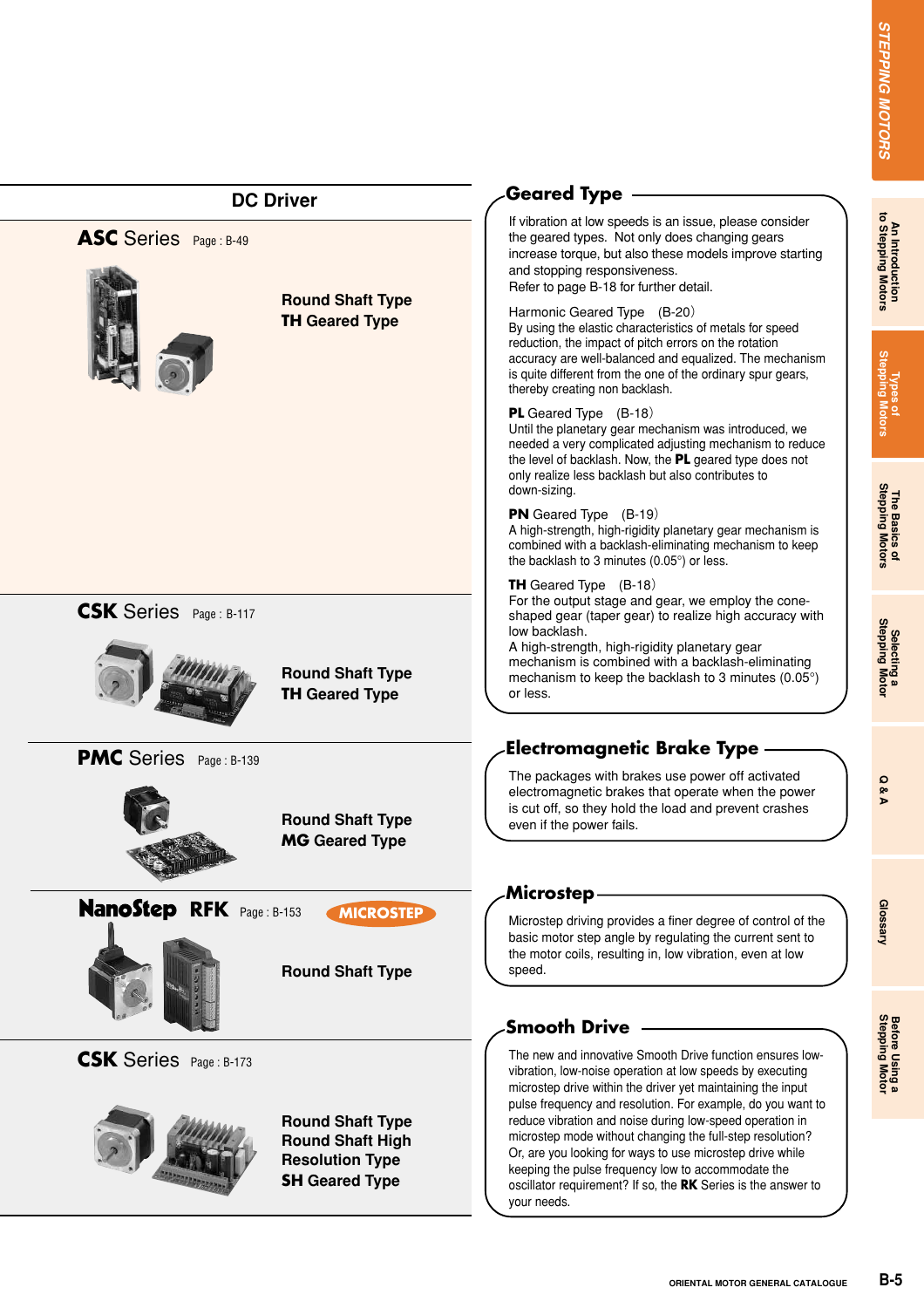### *Product Line*

**OLSTEP** 

### **No Missed Step High Response No Hunting**

**24V DC**

**Single-Phase 200V-230V**

**•No Parameter Setting Low Vibration at Low Speed (Microstep Drive) UL Recognized, CSA Certified, CE Marking**

### **AS Series**



| Motor Frame Size<br>[mm] | <b>Step Angle</b> | <b>Holding Torgue</b><br>[N·m] | <b>With Electro-</b><br>magnetic Brake | Type               | Page   |
|--------------------------|-------------------|--------------------------------|----------------------------------------|--------------------|--------|
|                          | 0.36              | 1.2                            |                                        | <b>Round Shaft</b> |        |
|                          | $0.1 - 0.012$     | $1.25 - 4$                     |                                        | <b>TH</b> Geared   |        |
| 60                       | $0.072 - 0.0072$  | $3.5 - 8$                      |                                        | <b>PL</b> Geared   |        |
|                          | $0.0072 - 0.0036$ | 5.5, 8                         |                                        | Harmonic Geared    | $B-49$ |
|                          | 0.36              | 2                              |                                        | <b>Round Shaft</b> |        |
| 85                       | $0.1 - 0.012$     | $4.5 \sim 12$                  |                                        | <b>TH</b> Geared   |        |
| (Geared : 90)            | $0.072 - 0.0072$  | $9 - 37$                       |                                        | <b>PL</b> Geared   |        |
|                          | $0.0072 - 0.0036$ | 25, 37                         |                                        | Harmonic Geared    |        |

### **ASC Series**



**RK series**

**NFW** 

| <b>Motor Frame Size</b><br>[mm] | <b>Step Angle</b><br>$^{\circ}$ 1 | <b>Holding Torque</b><br>[N·m] | <b>With Electro-</b><br>magnetic Brake | <b>Type</b>        | Page   |
|---------------------------------|-----------------------------------|--------------------------------|----------------------------------------|--------------------|--------|
| 28                              | 0.36                              | $0.055 - 0.12$                 |                                        | <b>Round Shaft</b> |        |
|                                 | $0.0072 - 0.0036$                 | $1.5 - 2$                      |                                        | Harmonic Geared    |        |
| 42                              | 0.36                              | 0.3                            |                                        | <b>Round Shaft</b> |        |
|                                 | $0.1 - 0.012$                     | $0.35 - 1.5$                   |                                        | <b>TH</b> Geared   | $B-49$ |
|                                 | $0.0072 - 0.0036$                 | $3.5 - 5.0$                    |                                        | Harmonic Geared    |        |
| 60                              | 0.36                              |                                |                                        | <b>Round Shaft</b> |        |
|                                 | $0.1 - 0.012$                     | $1.25 \sim 4$                  | -                                      | <b>TH</b> Geared   |        |
|                                 | $0.0072 - 0.0036$                 | $5.5 - 8.0$                    |                                        | Harmonic Geared    |        |

### **5-Phase Motor and AC Driver Package**

### **Compact Driver High Torque**

### **CLow Noise UL Recognized, CSA Certified, CE Marking**

- **Low Vibration at Low Speed (Microstep Driver)**
- **Smooth Drive Function**

### **Single-Phase 200V-230V**

| <b>Motor Frame Size</b><br>[mm] | <b>Step Angle</b><br>ا ° ا | <b>Holding Torque</b><br>[N·m] | <b>With Electro-</b><br>magnetic Brake | <b>Type</b>      | Page   |
|---------------------------------|----------------------------|--------------------------------|----------------------------------------|------------------|--------|
|                                 | 0.72                       | $0.42 \sim 1.66$               |                                        | Standard         |        |
|                                 | $0.2 - 0.024$              | $1.25 - 4$                     |                                        | <b>TH</b> Geared |        |
| 60                              | $0.144 \sim 0.0144$        | $3.5 \sim 8$                   |                                        | <b>PN</b> Geared |        |
|                                 | $0.0144 - 0.0072$          | $5.5 - 8$                      |                                        | Harmonic Geared  | $B-87$ |
|                                 | 0.72                       | $2.1 - 6.3$                    |                                        | Standard         |        |
| 85                              | $0.2 - 0.024$              | $4.5 \sim 12$                  |                                        | <b>TH</b> Geared |        |
| (Geared:90)                     | $0.144 \sim 0.0144$        | $14 - 37$                      |                                        | <b>PN</b> Geared |        |
|                                 | $0.0144 - 0.0072$          | $25 - 37$                      |                                        | Harmonic Geared  |        |

### **5-Phase Motor**

### **PK type**

 $\overline{e}$   $\overline{e}$ 

**High Torque Low Vibration Low Noise**

| <b>Motor Frame Size</b><br>[mm] | <b>Step Angle</b><br>г∘т | <b>Holding Torque</b><br>[N·m] | Type     | Page  |
|---------------------------------|--------------------------|--------------------------------|----------|-------|
| 42                              | 0.72                     | $0.13 - 0.24$                  |          |       |
| 60                              | 0.72                     | $0.42 \sim 1.66$               | Standard | B-165 |
| 85                              | 0.72                     | $2.1 - 6.3$                    |          |       |

Glossary